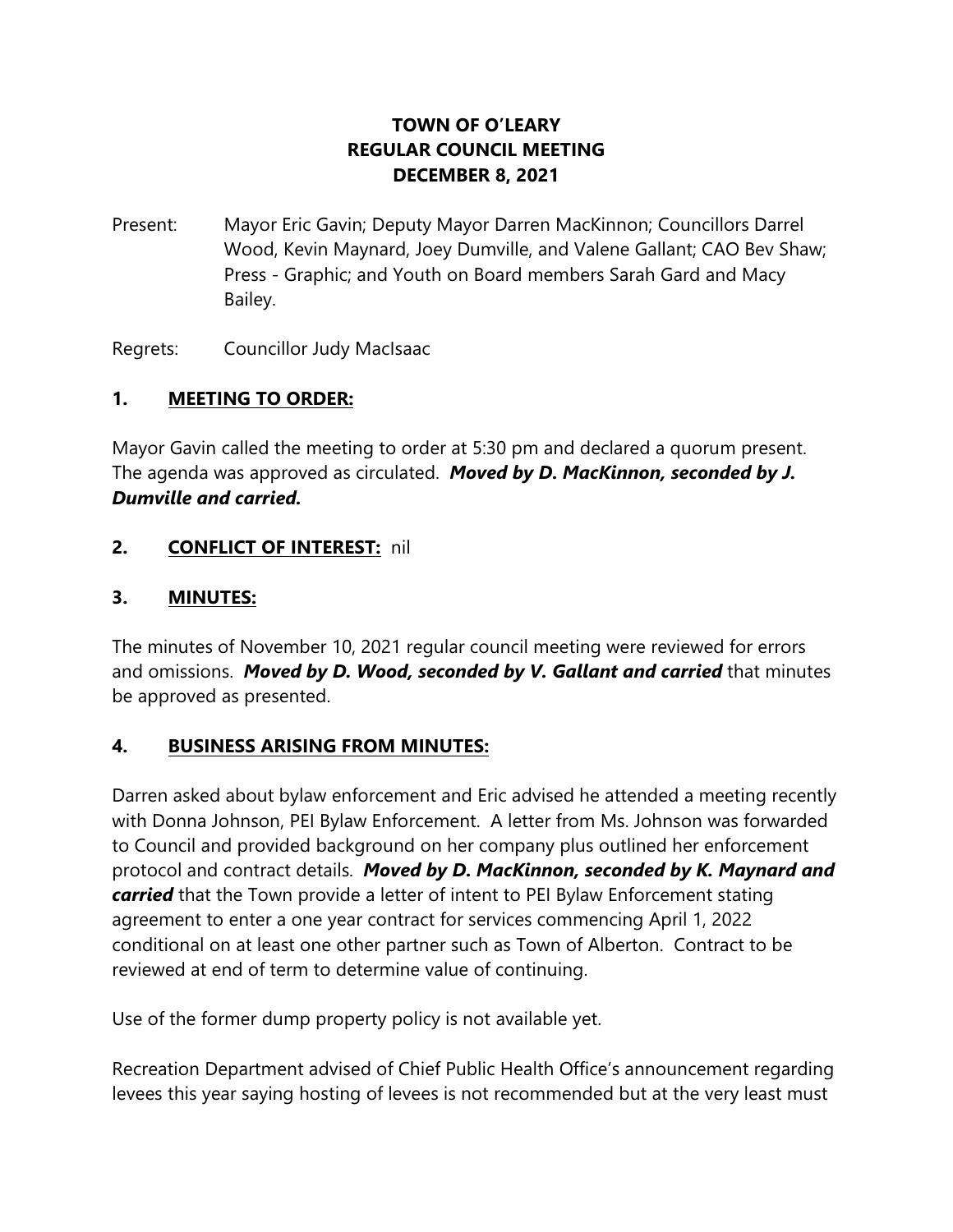be a double vaxxed event. In view of this the following motion was passed: *Moved by D. MacKinnon, seconded by V. Gallant* that the New Year's Levee planned for January 1, 2022 be cancelled for this year based on advice from Dr. Heather Morrison. Annual awards to be virtual presentations. Vote: 4 for/1 against. *Motion Carried.*

Bev provided information on the SWITCH program that Charlottetown and Stratford currently offer for reducing energy use in homes. The program is administered by PACE Atlantic and when speaking to President of PACE was advised that contact should be made to John Dewey at FPEIM to express O'Leary's interest in the program. *Moved by* **D. MacKinnon, seconded by D. Wood and carried** that the Town of O'Leary contact FPEIM to be included in plans for extending the SWITCH program to smaller municipalities.

RCMP Cst. Travis Gallant joined our meeting and reviewed the November police report stating 155 hours were spent on O'Leary matters and 16 calls for assistance were received. Cst. Gallant noted a recent major drug bust in Prince County will affect the drug trade in our area. Kevin asked about quads in Town.

## **5. FINANCIAL BUSINESS:**

Darren reported nothing unusual in the November reports but noted that \$150,000 was drawn down on the loan for the Community Seniors Co-operative and \$275,000, the Town's commitment, was written to CSCL. Sewer Utility reports for October 2021 were not available at last meeting so the following amounts were approved with November's: Bank balance October 31/21 - \$309,157.50; Expenses - \$6,447.50; Revenue - \$50,717.66. General and Sewer Utility financial reports for November 2021 circulated to Council. Bank balances as follows: November 30, 2021 for general account - \$14,010.88; for Sewer Utility - \$206,934.16. Expenses for November 2021 for general totalled \$361,405.78; for Sewer Utility - \$32,500.33. Revenue for November 2021 for general - \$69,338.67 plus loan proceeds of \$150,000 and transfer from Sewer Utility of \$100,000; for Sewer Utility - \$23,199.99. *Moved by D. MacKinnon, seconded by D. Wood and carried* that financial report be approved.

### **6. NEW BUSINESS:**

A. Mayor's report - Eric reported that he attended the O'Leary Community Sports Centre grand opening recently, met with PEI Bylaw Enforcement and the Town of Alberton, and met with Fire Department executive.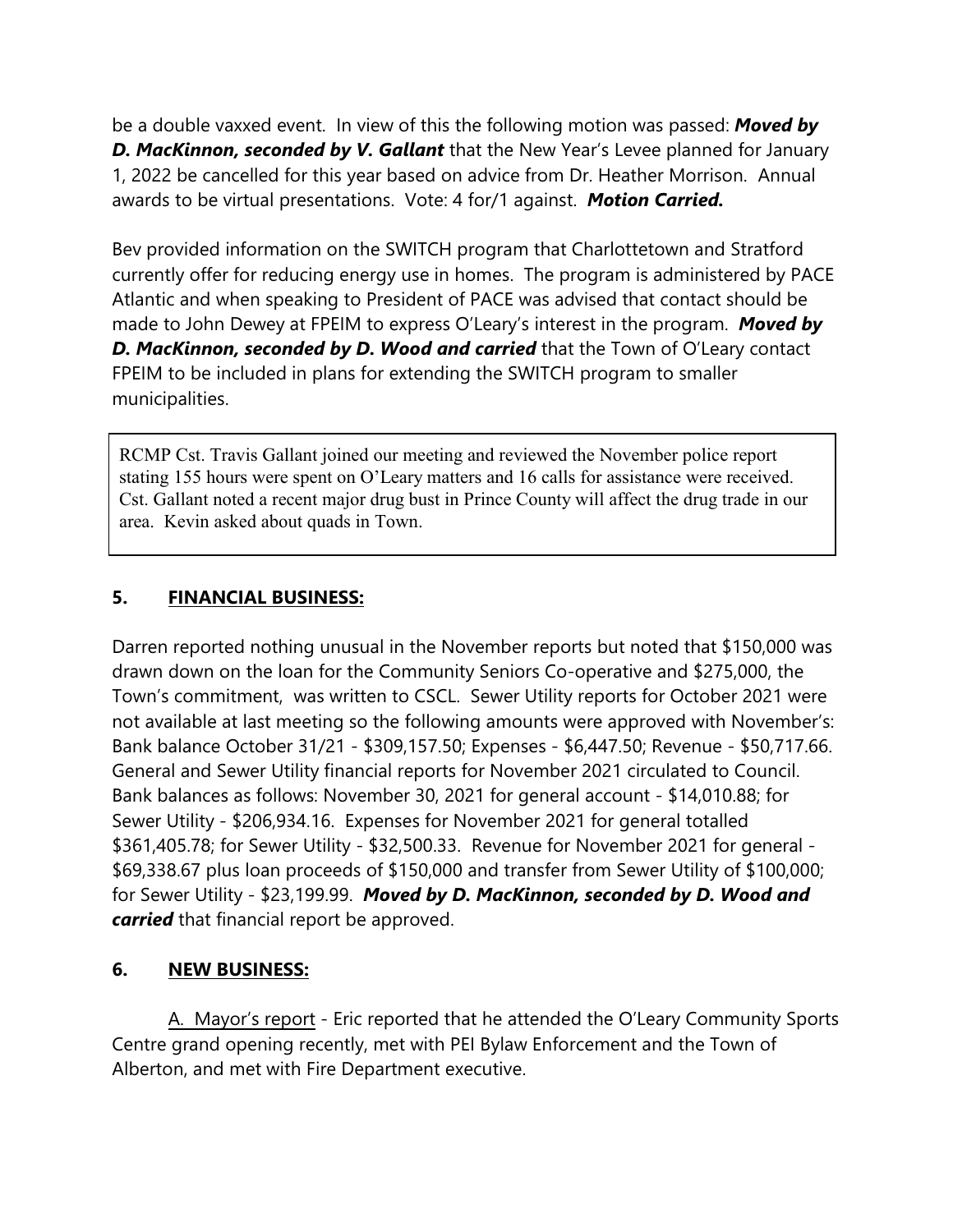B. Administrator's report - Word was received on the gas tax funding applications - the tank replacement for the fire department was deemed ineligible by Infrastructure Canada; the Official Plan review was approved for \$41,250 from the Municipal Strategic Component (MSC) of gas tax and approved to use \$5000 of our Direct Allocation (DA) gas tax; and the Gospel Hall land development project was denied funding of \$227,510 from MSC due to other water and sewer projects given priority but the DA funding of \$186,000 was approved. The Town has the option of reapplying for the MSC in spring, 2022.

# *RESOLUTION RE OFFICIAL PLAN TENDER*

*WHEREAS the Town of O'Leary received funding approval in the amount of \$41,250 from the Gas Tax Municipal Strategic Component to conduct a comprehensive review of the O'Leary Official Plan and* the Town of O'Leary Zoning and Subdivision Control (Development) Bylaw;

AND WHEREAS approval was granted to use \$5000 of O'Leary's Gas Tax Direct Allocation for this project,

THEREFORE BE IT RESOLVED that the Town of O'Leary tender this project by advertisement in the Guardian and on the Province of PEI procurement website in early January 2022;

AND THEREFORE BE IT RESOLVED that the Town of O'Leary request the PEI Infrastructure Secretariat to reduce the Capital Investment Plan for Project # 17.5.1 Wastewater Treatment Plant Upgrades by \$5000.

# *Moved by D. MacKinnon, seconded by D. Wood and carried.*

# *RESOLUTION RE O'LEARY SUBDIVISION DEVELOPMENT*

WHEREAS approval was granted to use \$186,000 of O'Leary's Gas Tax Direct Allocation for the O'Leary Subdivision Development Project, and although the funding application to the Gas Tax Municipal Strategic Component for \$227,510 was not approved, the Town of O'Leary still has an option to proceed with the project using other funds or reapplying for the MSC funds in the spring of 2022;

THEREFORE BE IT RESOLVED that the Town of O'Leary reapply for MSC funds in the spring of 2022;

AND THEREFORE BE IT RESOLVED that the Town of O'Leary request the PEI Infrastructure Secretariat to reduce the Capital Investment Plan for Project # 17.5.1 Wastewater Treatment Plant Upgrades by \$186,000.

# *Moved by D. MacKinnon, seconded by K. Maynard and carried.*

B. Administrator's Report continued - The maintenance shop tender was advertised with a deadline of November 22/21 but unfortunately we didn't receive any offers and after discussion with Eric and Darren, it was agreed that we'd advertise again in the new year. The building permit application to the Province has been submitted.

Ann Lockhart has been hired for part time and casual administration.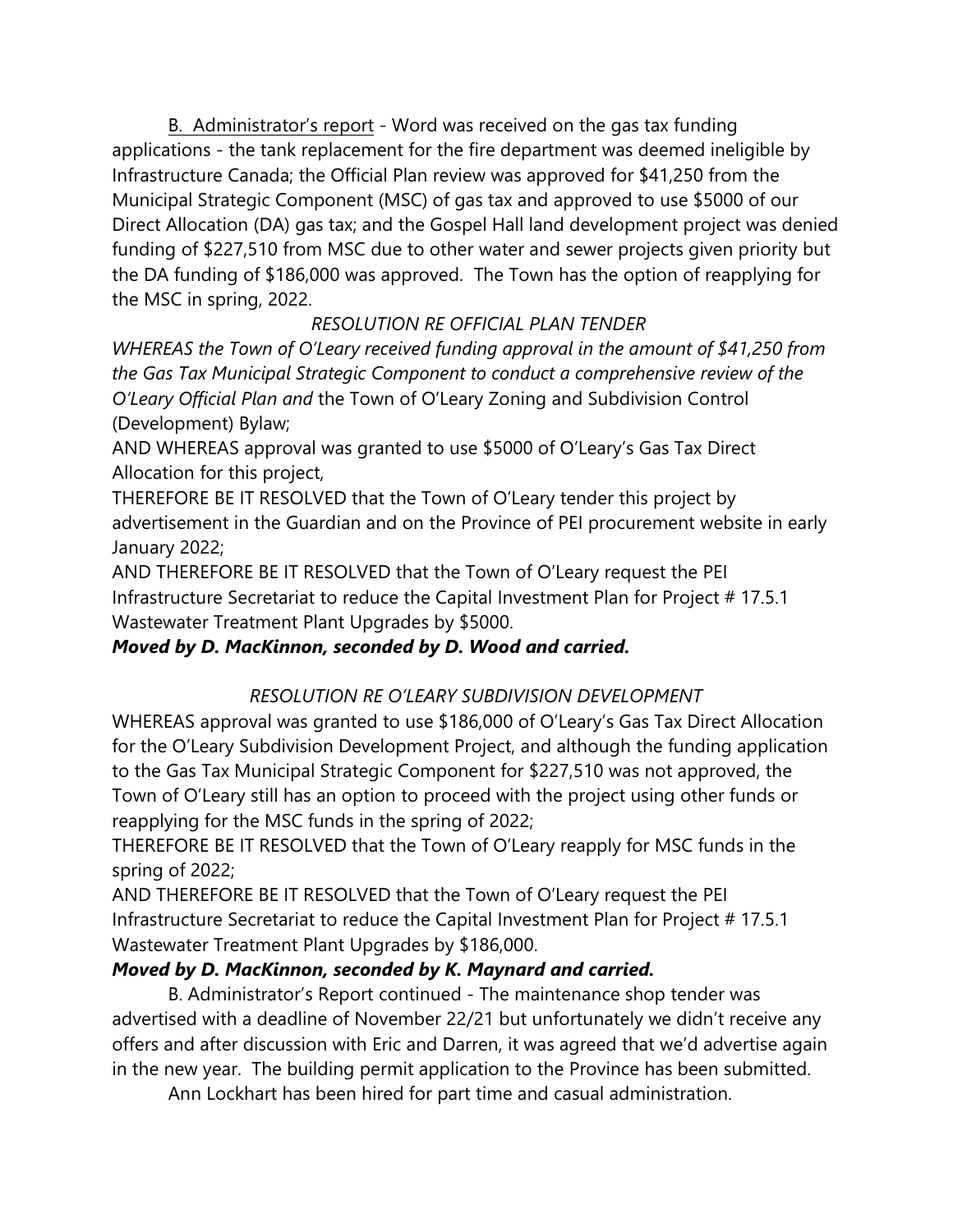From a conversation with Morley Foy, Environment Engineer, it was learned that a new system from Island Water Technologies will monitor the direct effluent of sewer from specific locations to determine hits of restricted BOD and suspended solids. Morley's department will be analysing our lagoon sampling reports over the next few months to monitor for high counts.

Claims have been submitted to the Province for the banner project, the Fire Department radio project and the recent EDA employees.

Stanley MacDonald's subdivision application has been settled after finding an error on the survey drawing. The correction doesn't require Council to revisit the application.

The Town's emergency plan has been submitted to PEI EMO for their review. It will be circulated to Council once any PEI EMO recommendations are implemented.

Development/business permits: Development permit issued to Community Inclusions, 24 North St. for a private storage building valued at \$7245. Development permit issued to the Town of O'Leary, 644 Main St. for a maintenance shop and storage valued at \$240,000.

Overtime/vacation time - Bev 84.5 hours overtime and 5.5 vacation days left from current year. Dale's hours - current month not available and 7 days of vacation left. Andrew has 20 hours overtime and 10 days vacation.

### C. Reports from departments -

**Police (Valene) -** RCMP report for November was circulated to Council and Cst. Gallant highlighted the report earlier in the meeting.

**Properties (Valene)** - maintenance building update as previously mentioned.

**Fire Protection - (Darrel)** reported 6 calls for the Fire Department during November. The new radio system is in operation and the Chief thanked the Council for support in this project. As for the old radios, it was recommended that the Firefighter School make an offer to purchase if interested.

**Streets & Sidewalks (Kevin)** - reported a pothole on Gaspe Road. Discussion followed on the sidewalk snow removal machine. Financing information for a new machine was distributed to Council but it was decided to research the used vehicle route. Bev to request financing approval for \$50,000 from BNS for a used sidewalk snow removal machine approximately 10 years old. Kevin to watch for deals to purchase on PEI and with the financing in place, Council will be able to act quickly.

**Recreation (Joey) -** Recreation report circulated to Council. Highlights - Christmas Parade weekend coming up with caroling, free hot chocolate and a visit from Santa available following the parade. The Home Hardware House Decorating Contest will be judged that evening as well. As decided earlier, the New Year's levee will not be held this year but annual awards to be presented virtually. The Run for Light took place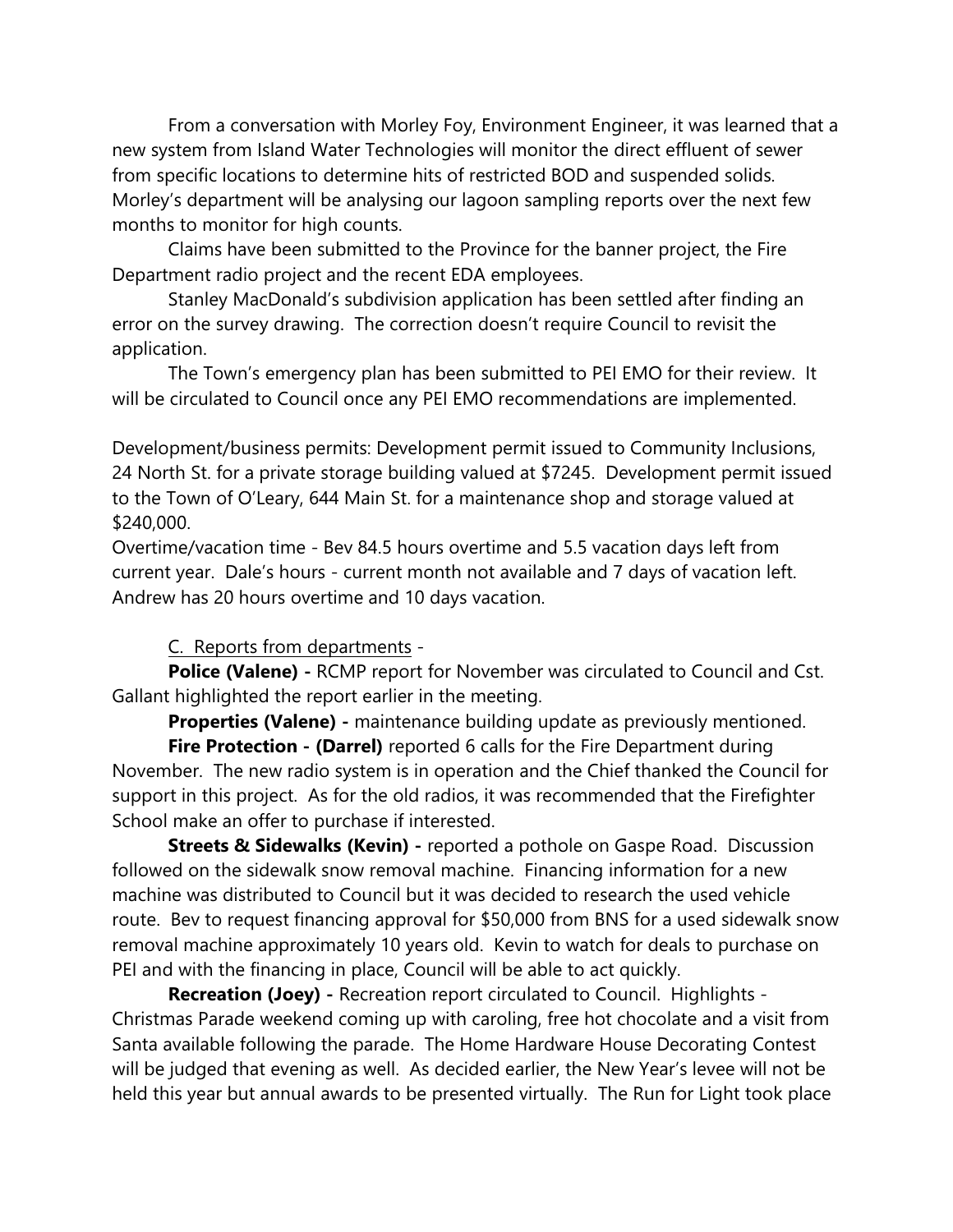on Dec 5<sup>th</sup> with \$135 raised to be donated to CNIB. The after school programming was supposed to finish up November 30<sup>th</sup> but has been extended due to good attendance. The land preparation has been completed for the outdoor rink, Dale is working on the perimeter walls, the flooding mechanism and the electrician was in to check on the wiring for lights. The Recreation Director has been in contact with PEI 55+ Games Society in hopes of bringing this event back to West Prince and also in touch with Softball PEI regarding events for next summer.

## **Health & Newcomers (Judy) -**

### **Sanitation (Eric) -**

**Community Development (Eric) -** mentioned that the MSC funding was declined.

D. Gifts, Donations Policy review - No changes made to policy and oversight was noticed that acknowledgement was not made for two recent deaths. An apology was extended from Council and CAO.

E. Christmas - New Year's break - *Moved by D. Wood, seconded by K. Maynard* and carried that Town offices be permitted to close from Dec. 24<sup>th</sup> to Jan. 3<sup>rd</sup> and staff may use overtime in lieu or vacation time.

F. Sidewalk snow removal machine - dealt with during Streets and Sidewalks report.

G. Damage to tires re sewer connection on Main Street - *Moved by D. MacKinnon, seconded by D. Wood and carried* that Laura Hierlihy be reimbursed \$271.69 for damage to her tire as a result of hitting the site where sewer connection was made and due to the weather was not repaired with asphalt. Quinn Chaisson also reported tire damage but her invoice hasn't been turned in yet - if it is similar to Ms Hierlihy's, to pay out as well.

H. Other Business - Student Sarah Gard informed Council of a committee being formed at Westisle to deal with issues such as bullying, homophobia and racism. Her school has asked if a Town Councillor would be interested in participating. Darren offered.

## **7. COMMITTEE OF THE WHOLE:**

*Moved by V. Gallant, seconded by J. Dumville and carried* that council adjourn to committee of the whole session at 7:12 pm.